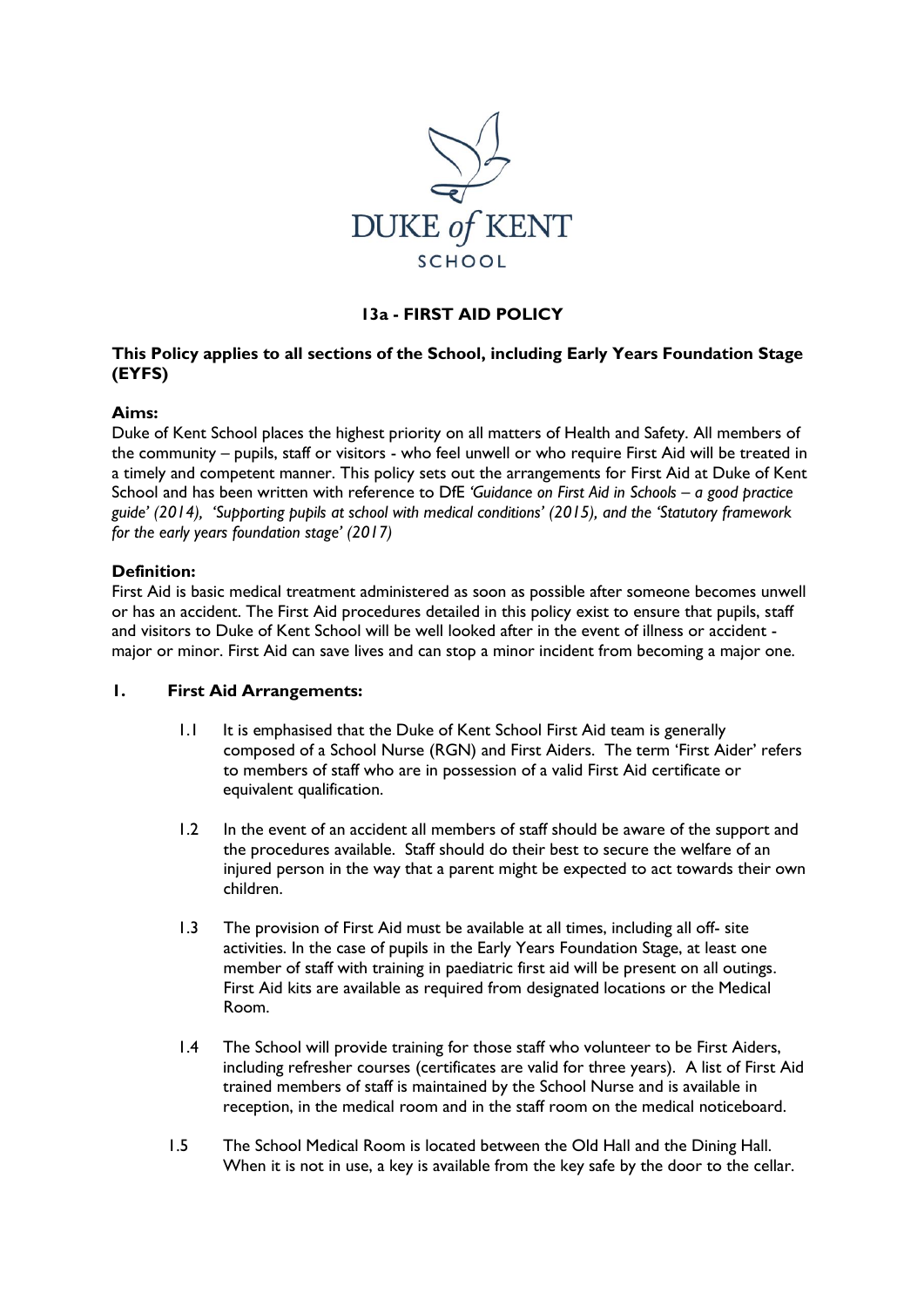Teaching staff can ring the medical room on 113 to ask the School Nurse to attend to a pupil, and pupils are also welcome to attend the Medical Room when needed (they are encouraged to wait until break time if possible). Government guidelines on Covid-19 are followed. Please refer to our School Covid-19 protocols available on the school website.

1.6 The Medical Room Team alerts teaching staff to pupils with medical conditions (for example epilepsy, diabetes, allergic reactions) at the beginning of term at INSET. It is also the responsibility of staff to keep up to date with pupil's medical conditions by checking the School's "Pupil Medical Conditions" files on the Staff Google Drive. (Staff are continuously reminded by the Lead School Nurse, that medical information is shared on a "needs to know basis" and that medical confidentiality should be maintained).

The School Nurses also maintain a record of pupil medical conditions on the "Medical Centre" section of iSAMS, accessible primarily by them, and hard copies of medical documentation specific to students are kept in named files within the locked filing cabinets in the Medical Room.

Photographic notices identifying pupils with significant health conditions are displayed within the staff room away from public view. The kitchen staff maintain a photographic "think of me" board, recording students with known allergies. This is displayed in an area visible only by kitchen staff and not within public view.

### **2. Named First Aiders and Qualifications/Locations of First Aid supplies:**

Please refer to the School Nurse for the up to date list of first aid qualified members of staff. A list can also be found in the Staff room, on the Medical Room door, and in Reception or Main Office.

#### 2.1 **Where to Find First Aid**

If the Medical Room is unmanned, pupils, visitors or staff can summon assistance by using the walkie-talkie outside the room during School Nurse hours. In an emergency situation, or out of School Nurse hours, pupils, visitors, or staff should report to Reception or the Main School Office.

#### 2.2 **Location of First Aid Boxes**

Medical Room, Sports Hall, Staff Room, Performing Arts Hall, Music Department Staff Room, DT Room, Art Room, Science Labs, Minibuses, Grounds Office, Grounds vehicle, Pre-Prep corridor, Prep Corridor, Kitchen and Swimming Pool. Mobile kits are to be taken for all off-site activities along with individual pupil emergency medication usually stored in "red bags" such as epipens and inhalers (these should be collected from the Medical Room along with mobile First Aid kits).

2.3 There is an Automated External Defibrillator unit (AED) situated in the main entrance hall of the School, and the Medical Room Team will be responsible for the weekly check and maintenance of all the equipment. During School holidays, the Bursary/Office staff will be responsible for the checks. For further information, please see AED Policy and checklist held by the Medical Room Team.

# **3. Protocol for Sick/Injured Child/Adult**

3.1 If a child or adult is hurt or feels ill he or she should attend the Medical Room). If a member of the Medical Room Team is not present then assistance can be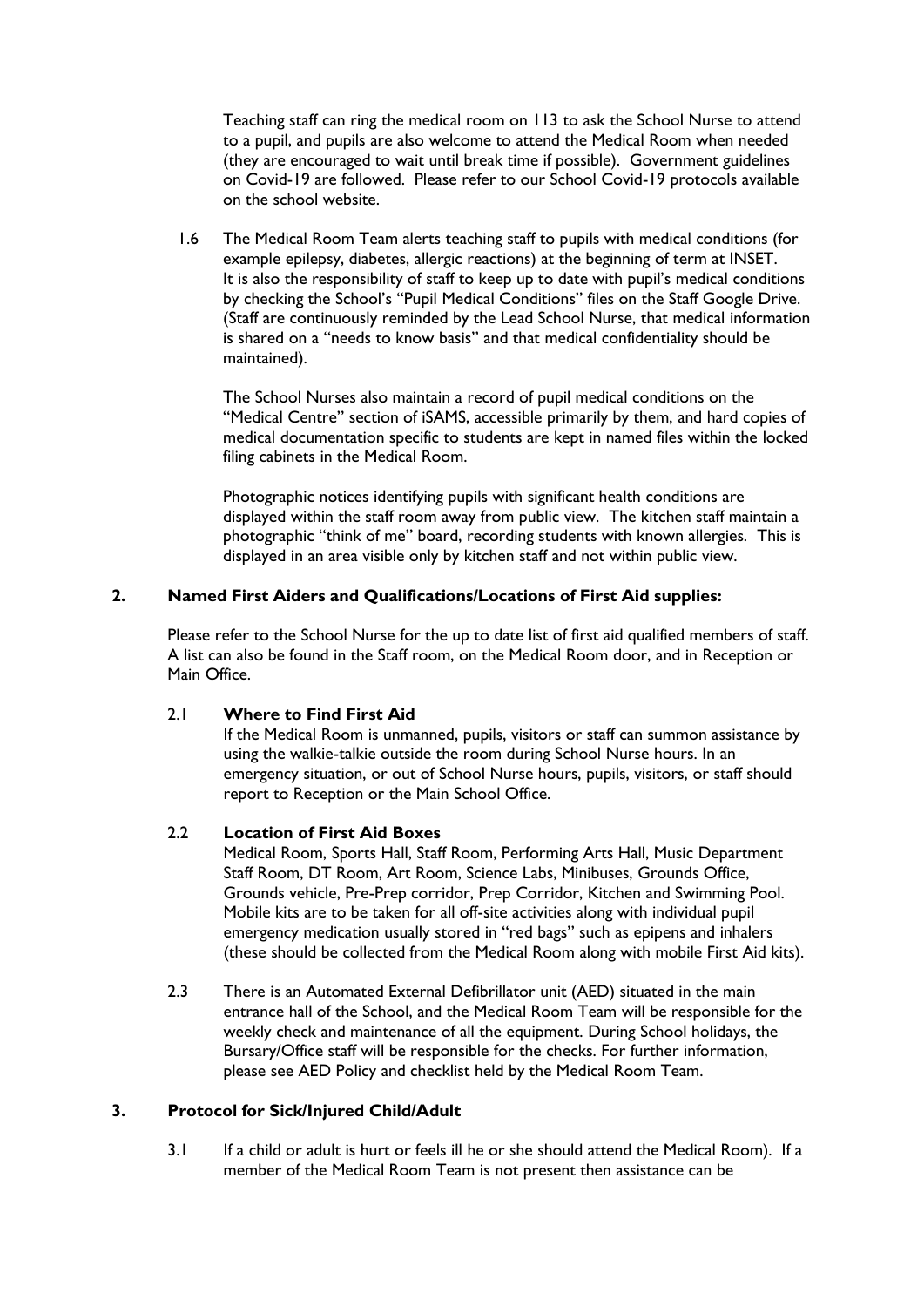summoned by using the walkie-talkie (located outside the Medical Room), or out of School Nurse hours, help should be sought at Reception/Front Office or the Main School Office.

- 3.2 Except in the case of a very minor injury, a child should not be sent to the Medical Room unaccompanied. The sick child should usually be accompanied by another child who should be instructed to report back to the relevant teacher to confirm that the Medical Room Team has been found. EYFS and Pre-Prep pupils are not sent, but taken, to the Medical Room, by a member of staff.
- 3.3 There is a telephone just inside the door to the Senior Boys' Changing Rooms which may be used to contact the Medical Room Team quickly (113).
- 3.4 An injured child or adult who is fit to be moved should be taken to the Medical Room. If the casualty is not fit to be moved, then the Medical Room Team must be summoned to attend as soon as possible. A member of games staff should carry a walkie talkie on match days in order to be able to contact the School Nurse on channel 1 if they are required to attend an injured pupil pitch-side.
- 3.5 Accidents which require a first aid response should primarily be referred to the Medical Room Team, unless assessed to be minor in severity, and so able to be dealt with by a First Aid trained member of staff if they are already at the scene. Accidents which are caused by problems with the school environment (i.e. trip hazard) need to be reported in the relevant Accident Book within the Medical Record and drawn to the attention of the Bursar so that Health & Safety implications may be considered, and reports be made by the Bursar under RIDDOR as necessary (see 3.15).
- 3.6 Injuries and illnesses are recorded by the Medical Room Team in the "Daily Record Book" and in the Medical Centre section of iSAMS. If the child is sufficiently unwell to return to normal activities, parents should be contacted and they may collect the child.
- 3.7 In cases of serious injury the Medical Room Team will inform the Head, or in her absence the Deputy Head in the first instance. Parents/Guardians should be informed as soon as possible.
- 3.8 If this is obviously an emergency, send a runner to the Main School Office/Bursary to call for an ambulance; make sure the runner knows the age of person and exact injury and where they are. The runner should report back to let staff know that the ambulance is on its way. The casualty should be kept still and warm.
- 3.9 If there is a suspicion that a pupil needs an x-ray, parents should be informed as soon as possible and attend A & E with their child as required.
- 3.10 If an ambulance is called and parents are not present, a member of staff should go with the pupil and take their medical notes for information, mobile phone and cash for taxi back to school; parents should be informed as soon as possible.
- 3.11 If the child is subsequently to be looked after at School, instructions given by Accident and Emergency staff should be followed and communicated to parents on collection. Progress should be recorded in the Daily Record Book/Pupil Notes on iSAMS Medical Centre and parents kept informed of the pupil's progress.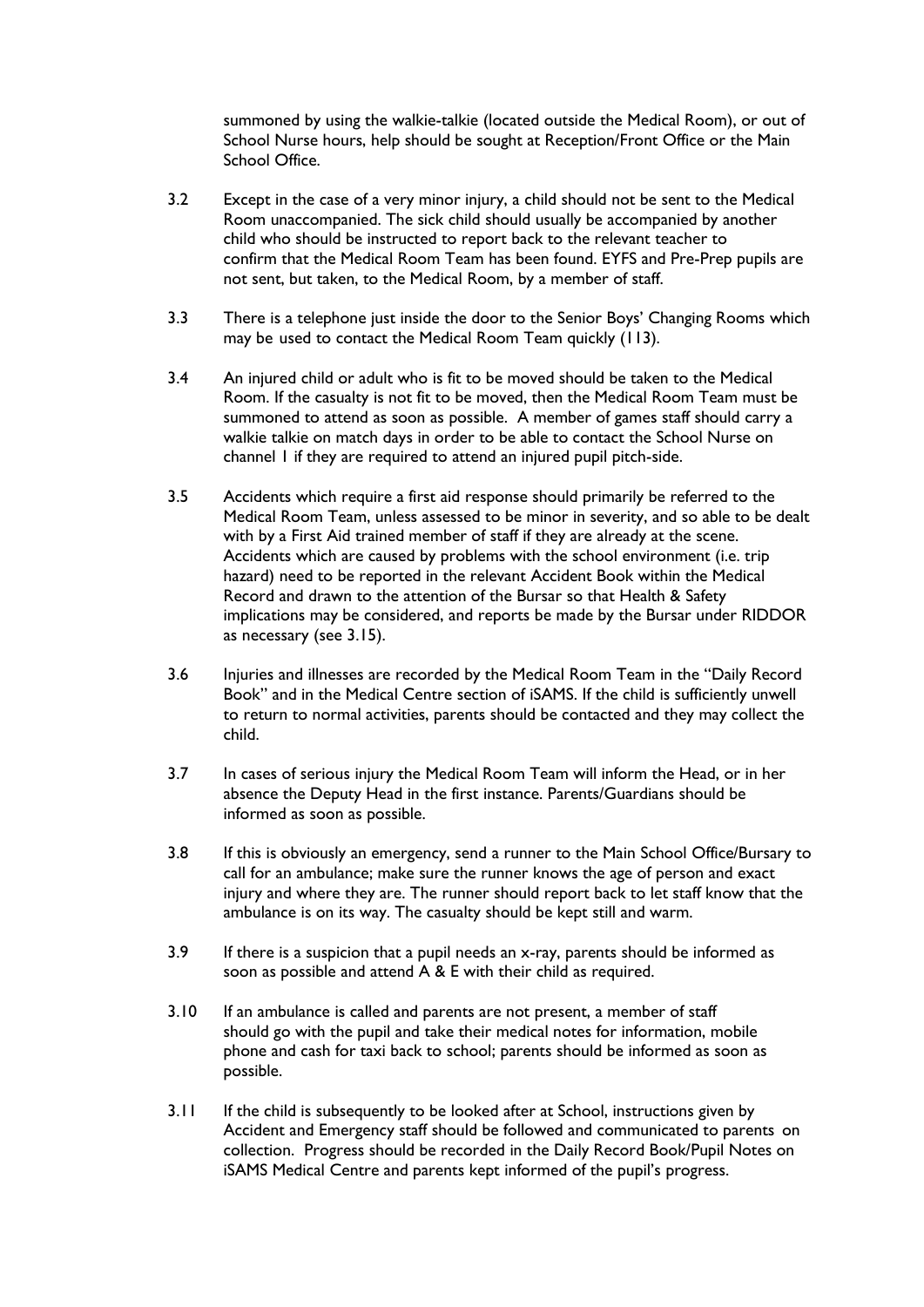- 3.12 All notes of visits to the medical room are recorded in the Daily Record book and on iSAMS Medical Centre. Significant medical updates are stored in the student files in the locked filing cabinets in the medical room.
- 3.13 For more serious incidents, an entry in the Accident Book should also be considered in cases where a pupil, visitor or member of staff has sustained an injury at school or in a school activity off site. In case of doubt, seek the advice of the Bursar.
- 3.14 It is the responsibility of the Medical Room Team to exercise judgement and to inform parents in cases of illness or accidents as appropriate. It is of note that significant head injuries should always be reported to parents whether by phone, email, or the child being sent home with Surrey's "Head Injury in Children and Young People" leaflet (2015).

The School follows the advice set out by the Rugby Football Union (RFU) with reference to the *RugbySafe* programme. *HEADCASE* is also a reference point for concussion awareness training and continued professional development by staff.

3.15 The Bursar will inform the Health & Safety Executive of serious injuries, communicable illnesses and 'near misses' which warrant reporting under RIDDOR (Reporting of Injuries, Diseases and Dangerous Occurrences Regulations 2013). In the event of a serious injury, any member of staff should act without hesitation to call for an ambulance. An emergency call may be made from any of the school telephones by pressing '9' followed by '999'.

# **4. Off-Site Activities**

- 4.1 A mobile first aid kit is taken on school trips and sporting activities.
- 4.2 Trip organisers for overnight residential trips are responsible for sending home Medical Questionnaires as part of the risk assessment. Completed questionnaires should then be reviewed by the Medical Room Team. Lists of students going on day trips, matches and residential trips should be given to the Medical Room Team in good time to allow them to review medical conditions based on the annual medical questionnaire. Staff in charge of residential and day trips are then advised of any medications that may need to be taken, relevant precautions, background information and up to date medical information. A list of medical conditions is attached to risk assessments for school day and residential trips.
- 4.3 Trip organisers are responsible for ensuring that any injury or illness on an educational visit is reported to parents and the Medical Room Team. A record of the incident should be documented on an Incident/Accident form at the time and recorded and signed in the Daily Record Book located in the Medical Room. A note must also be entered in the pupil's medical record on iSAMS Medical Centre by the School Nurse.

# **5. Record Keeping:**

# 5.1 **Accident Records**

Accidents, illnesses and medicines dispensed (see notes below) are recorded in the Daily Record Book in the Medical Room and/or on iSAMS Medical Centre. The Preprep Department also have a Daily Record Book which is reviewed by the Medical Room Team. Medical Room staff are responsible for the daily upkeep of the Record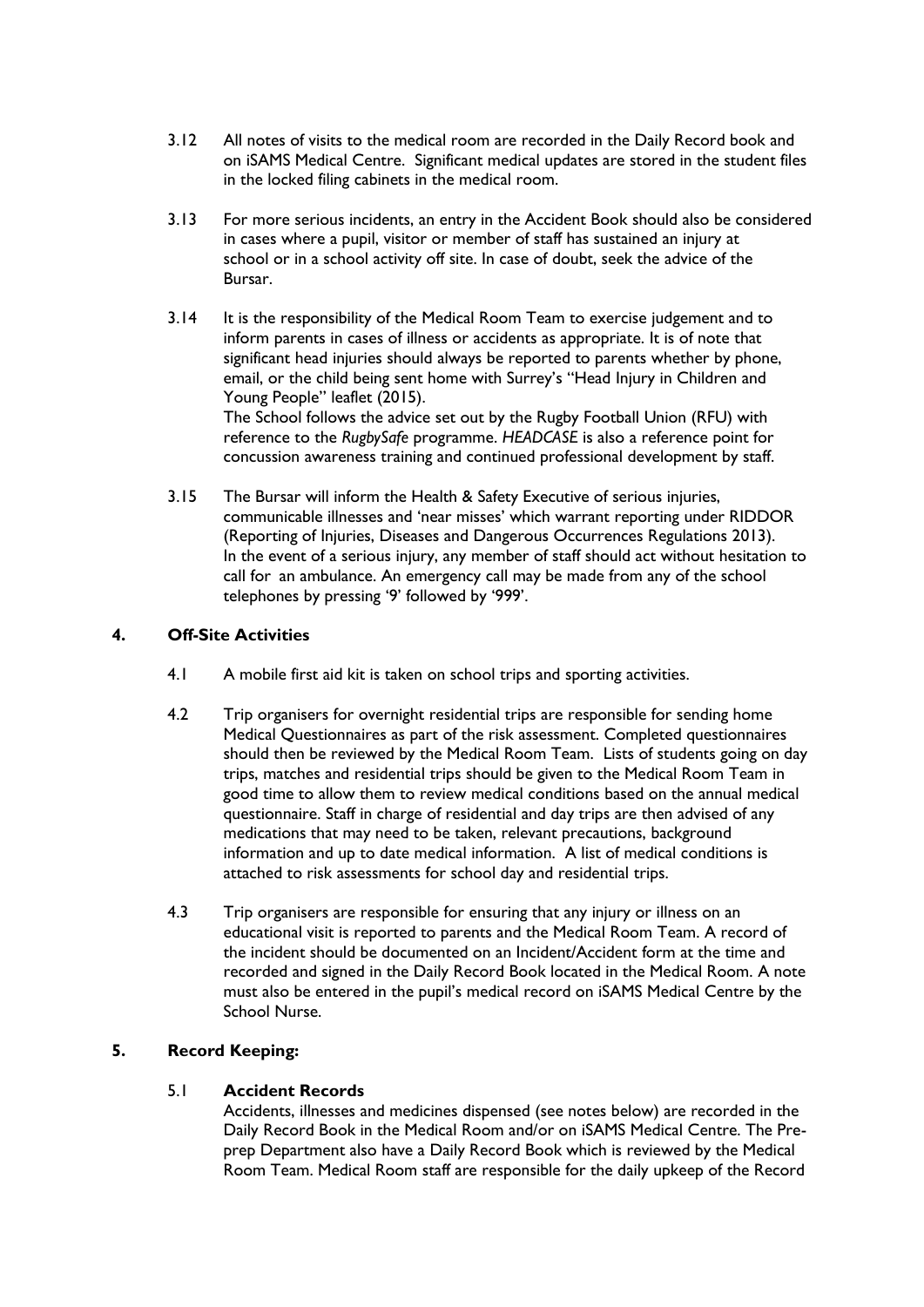Book and Pupil Notes on iSAMS Medical Centre. If accidents are deemed serious and/or have involved the fabric of the school these accidents must be reported to the Bursar and entered into the Accident Book in the Bursary. The Bursar will take further Health and Safety action as required which may involve reporting incidents under the provisions of RIDDOR.

5.2 Entries in the Daily Record Book/Pupil Notes on iSAMS Medical Centre require the full name of pupil, time of injury/illness, how it happened, nature of injury/illness and any treatment given; this must be initialled. Relevant staff will be informed as necessary, especially if a child may miss lessons. For EYFS pupils, parents will be informed by telephone or email of any significant (as judged by the School Nurse) accident or injury sustained by the child on the same day, or as soon as reasonably practicable, and any first aid treatment given. A "Record of Medical Room Attendance" form will also be completed and sent home with the pupil when appropriate to notify parents of medication administered, or of significant injury.

# 5.3 **Pupil Medical Records**

All parents are asked to complete a medical Form on admission to the School and are asked to update this annually. Long term medical conditions and allergies, are communicated to staff as per 1.6.

A separate Asthma register is in place including a list of children with parental consent to access the School's 3 spare/emergency salbutamol inhalers (stored in the Medical Room, Staff Room and Ness Hall). A register of students carrying adrenaline pens for severe allergies and with consent to access the School's 3 boxes of spare/emergency auto adrenaline injectors (stored in the Medical Room, Staff Room and Ness Hall) also exists and is maintained by the School Nurse. Pupils with specific medical conditions will have an Individual Health Care Plan providing full details, and the School's separate policy on *Supporting Pupils at School with Medical Conditions* refers.

#### **6. Long Term Conditions**

The School aims to enable pupils with long-term conditions to participate fully in all school activities and ensure they are not disadvantaged by their condition. Pupils are encouraged to take responsibility for managing their medication and condition. Where possible, pupils are expected to carry life-saving medication with them at all times.

Parents are encouraged to provide the School with spare medication which is located in the Reception/Medical Room. The Medical Room Team monitors expiry dates of medication and sends reminders home – it is the overall responsibility of the parent to provide and ensure all medication is in date.

### 6.1 **Adrenaline Auto Injectors (AAI's)**

Pupils who require an AAI are encouraged to carry one with them at all times. Pre-Prep teaching staff are responsible for individual pupil emergency medication bags during the school day and these should accompany the pupil at all times.

Pupils who may require the use of an AAI in an emergency are identified as per 1.6. In addition to the AAI carried by the pupil, a spare AAI for each pupil must be available in an emergency and is kept in Reception/Front Office. Teaching staff receive training in how to use AAIs via First Aid courses and refresher training by the Medical Room Team. Staff requiring updating of training or additional information should refer to the Medical Room Team. If an AAI is administered, an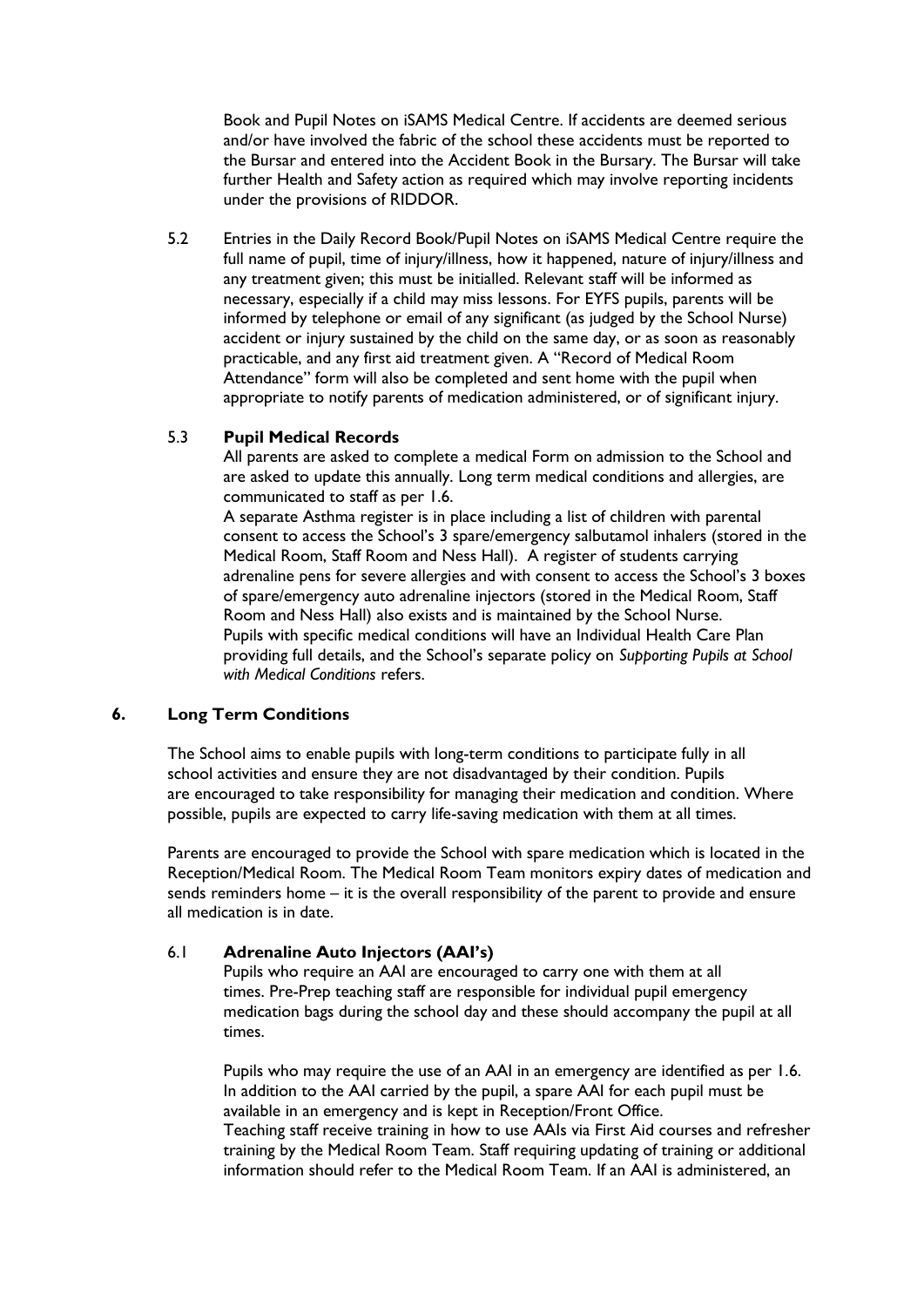ambulance must be called, and parents alerted as soon as possible. The School Nurse, Bursar and Head should also be informed, if not present at the time of administration.

Please see the School's guidance on Allergies and Anaphylaxis available via the School Nurse in The Medical Room.

### 6.2 **Asthma**

An Asthma Register, listing all pupils diagnosed with Asthma, is in place and available for staff to view as per 1.6, including consent for access to the spare/emergency salbutamol inhalers for those who meet the criteria.

Pupils are expected to carry one inhaler with them at all times. Spare named inhalers are located in the Medical Room. Pupils are encouraged to attend annual Asthma Reviews via their GP surgery, and parents are encouraged to complete a School Asthma card for their child each year to form the basis of their child's Individual Health Care Plan.

Please see the School's guidance on Asthma available via the School Nurse in The Medical Room.

### 6.3 **Diabetes**

Please see the School's guidance on Diabetes available via the School Nurse in The Medical Room.

### 6.4 **Epilepsy**

Please see the School's guidance on Epilepsy available via the School Nurse in The Medical Room.

### **7. Protocol for the Storage/Dispensing of Medication:**

# 7.1 **Over the Counter Medicines (OTCM)**

All OTCM are given to Pupils at the discretion of the Medical Room Team. The School holds consent forms for each pupil for the consent to administer OTCM, although it is good practice to seek parental permission prior to administration if possible and to confirm whether the child has had any medication prior to attending school. These medicines are recorded in the Daily Record Book, iSAMS medical centre, and Medication Log stating time, dosage and reason for administration; this must be signed by the person giving the medication and parents informed either by phone, email, or "Notice of Medical Room attendance" given to the child to take home and give to parents.

These medicines are locked in the medicine cupboard at all times. **Note (Aspirin is not kept on the premises as it is not to be dispensed to children under the age of 18 years).**

#### 7.2 **Named/Prescribed Medication**

When a pupil is prescribed medicine such as antibiotics, and it is deemed appropriate by parents for the child to attend school, the medication is administered at the required times by the Medical Room Team. These medicines must be in the containers used by the pharmacy with the child's name, dosage and frequency on it, or with patient information leaflet enclosed. A Medical Administration Consent Form must be completed by parents advising the School Nurse for the need and frequency of the medication. (Forms are held in Reception or are available from the School Nurse and can also be found in "The Medical Room" area of the School website)

Named medication is kept locked in a separate cupboard with the name of the pupil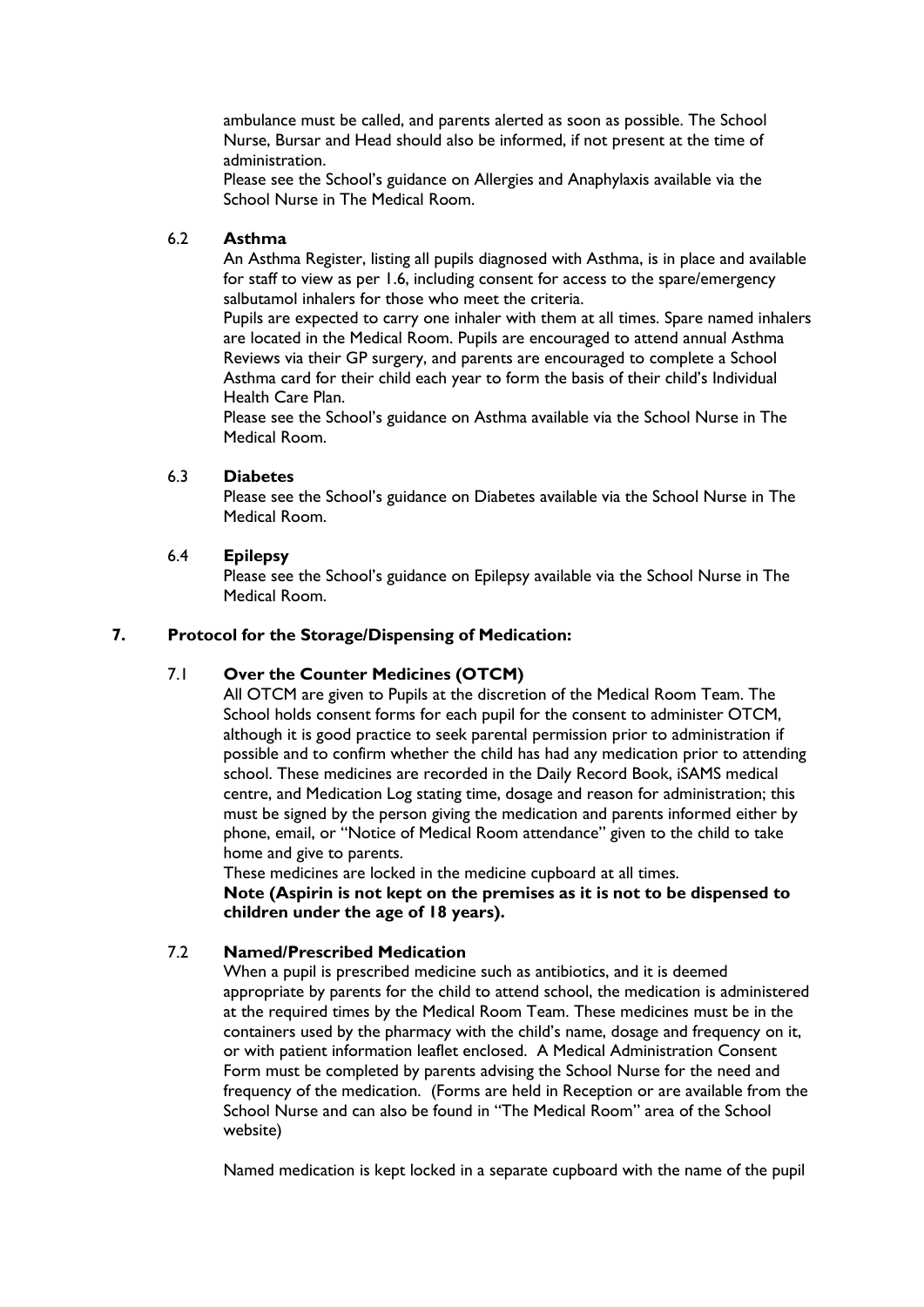clearly labelled on the medication.

### 7.3 **Controlled Drugs**

Where a controlled drug is prescribed for a child, the School may administer the drug in accordance with the prescriber's instructions.

Any prescribed controlled drug will be stored in a locked non portable container and only the Medical Room Team will have access, or first aid trained staff on residential trips when necessary. A controlled drugs book is used to record quantity and administration of such drugs for audit and safety purposes. Two staff members must check and sign for controlled medication upon receipt and when administering. If Gillick competence/Fraser Guidelines are met, a senior school child may counter sign the controlled drug book for their medication with the School Nurse. See this link for more information:

https://learning.nspcc.org.uk/child-protection-system/gillick-competence-fraserguidelines

### 7.4 **Staff Medication**

Staff must seek medical advice if they are taking medication which may affect their ability to care for children and any staff medication must be securely stored at all times. The School's Smoking Alcohol and Drugs Policy and the Staff Code of Conduct contained in the School's Employment Manual refers.

# **8. Infection Control**

The School implements such measures that are deemed necessary to prevent the spread of infections within the School community.

- 8.1 In the event that a pupil(s) become infected, the School reserves the right to exclude the pupil(s) for a period considered appropriate for that particular infection, as recommended by Public Health England in their publication *'Health Protection for Schools, Nurseries and other childcare facilities.'* A copy of this publication is available in the Medical Room and at Reception. The exclusion period recommended by Public Health England is a guide and the School reserves the right to extend this period if considered appropriate.
- 8.2 Single use disposable gloves are available in First Aid kits. Staff are reminded of the importance of observing good hygiene: all staff should take precautions to avoid infection and must follow basic hygiene procedures. Staff hould take care when dealing with blood or other body fluids and disposing of dressings or equipment. Small yellow clinical waste bags, located in assrooms/mobile First Aid kits, should be used to dispose of clinical waste. The bags should then be placed in the large clinical waste bin located in the Medical Room. Body fluid spillages should be reported to the domestic staff for cleaning and hygiene purposes. Staff or student toilets that have been contaminated by reported incidents of vomiting and/or diarrhoea will be closed (a "closed" for cleaning sign or similar notice will be left outside the toilet as soon as possible after the incident occurs) until sanitised by the domestic/cleaning staff to reduce risk of crossinfection. As per Public Health England Guidelines, staff and students with vomiting and diarrhoea are asked to adhere to the 48 hour school exclusion rule. (They are not to return to school until at least 48 hour after the last episode).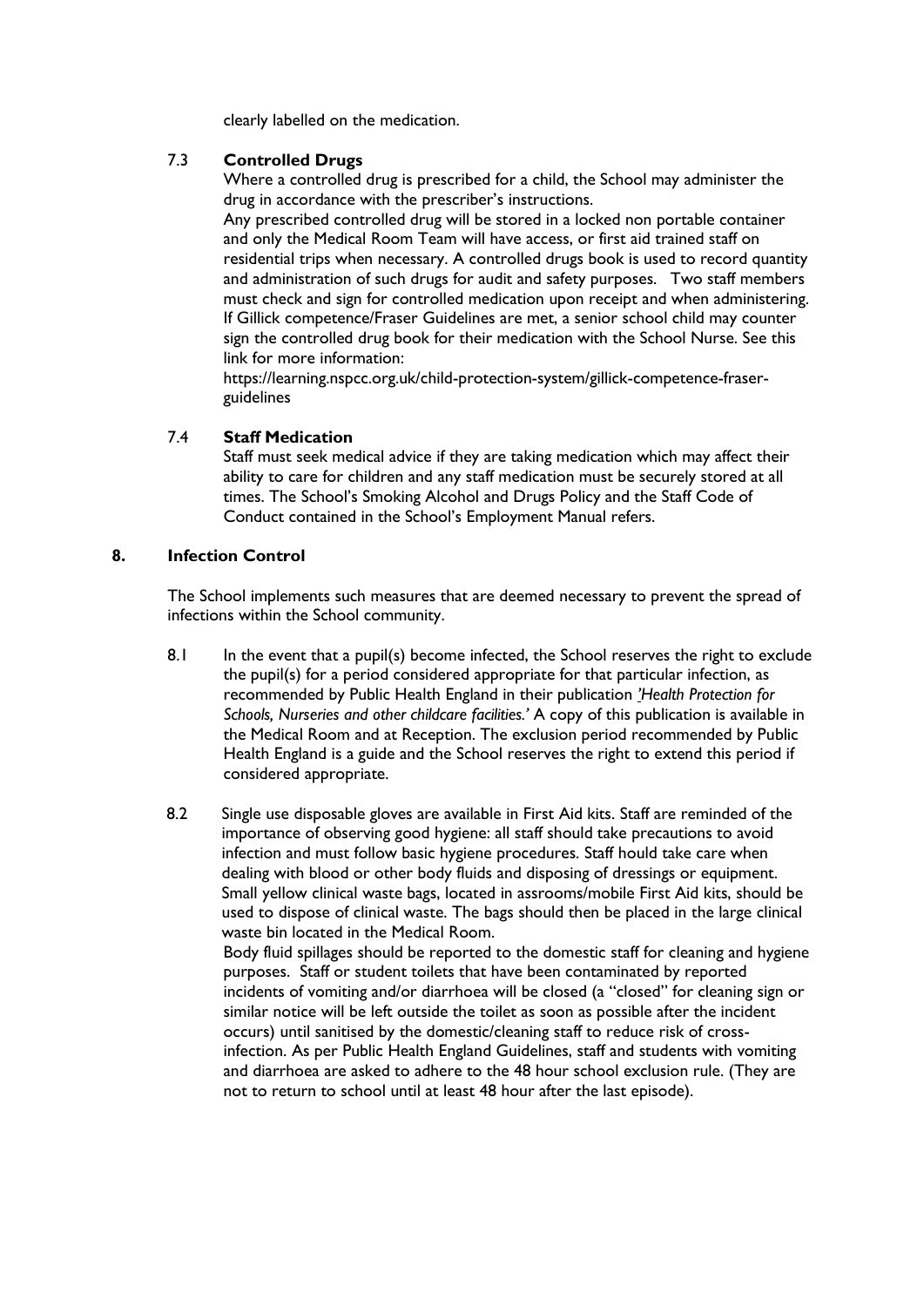### 8.3 **Infection Control during the Coronavirus/Covid-19 Pandemic**

Throughout the period of the on-going pandemic, Duke of Kent School adheres to the latest Government and Public Health England guidelines, and will continue to do so as long as the virus poses a potential health risk to our entire school community. There are important actions that children and young people, their parents and those who work with them can take during the coronavirus outbreak, to help prevent the spread of the virus.

In school, preventing the spread of coronavirus involves dealing with direct transmission (for instance, when in close contact with those sneezing and coughing) and indirect transmission (via touching contaminated surfaces). A range of approaches and actions are employed to do this and the expectation of these measures are communicated clearly by form tutors, the School Nurse and through school communications to the whole community (including emails, the weekly bulletin, social media). School protocols in relation to the pandemic are regularly updated and can be found on the school website.

Infection Control Measures with regards to Coronavirus at Duke of Kent School include:

8.3.1 **Minimising contact with individuals who are unwell** by ensuring that those who have coronavirus symptoms, do not attend school, obtain a PCR test, and follow test and trace procedures and isolation requirements, keeping the school informed at all times of the outcome. If symptoms arise during the school day, the pupil or member of staff are to go home as soon as possible (they will remain in the sick bay under the care of the School Nurse or First Aid trained member of staff wearing PPE until they can be collected).

8.3.2 **Cleaning hands more often than usual** - students and staff are asked to wash hands thoroughly for 20 seconds with running water and soap and dry them thoroughly or to use alcohol hand rub or sanitiser ensuring that all parts of the hands are covered at frequent intervals throughout the day (arrival, before and after eating, after exercise, using toilets, after sneezing/coughing). Hand sanitiser stations will be made available at various points throughout the school and students in Prep and Senior School will be encouraged to also bring their own supply of hand sanitiser to school.

8.3.3 **Ensuring good respiratory hygiene** by promoting the 'catch it, bin it, kill it' approach, or asking people to cough/sneeze into the inside of their elbow if a tissue is unavailable. Bins will be emptied regularly throughout the day. Pupils and staff will also be encouraged not to touch their nose, mouth or eyes. Where possible, doors and windows will be left open to improve ventilation and opportunities will be taken for outdoors learning and breaks.

8.3.4 **Cleaning frequently touched surfaces** often using standard products, such as detergents and bleach minimising contact and mixing by altering, as much as possible, the environment (such as classroom layout) and timetables (such as staggered break times). Sharing of equipment will be discouraged, and any resources that do need to be shared will be cleaned regularly.

8.3.5 **Staff and Senior Pupils are encouraged to perform asymptomatic lateral flow tests twice a week at home** for as long as this government policy continues. Home lateral flow testing kits are provided to the school by NHS Test and Trace and sent home with staff and pupils, who we encourage to test every Wednesday and Sunday evening. Results to be logged online at [https://www.gov.uk/report-covid19-result.](https://www.gov.uk/report-covid19-result) Anyone who tests positive on their